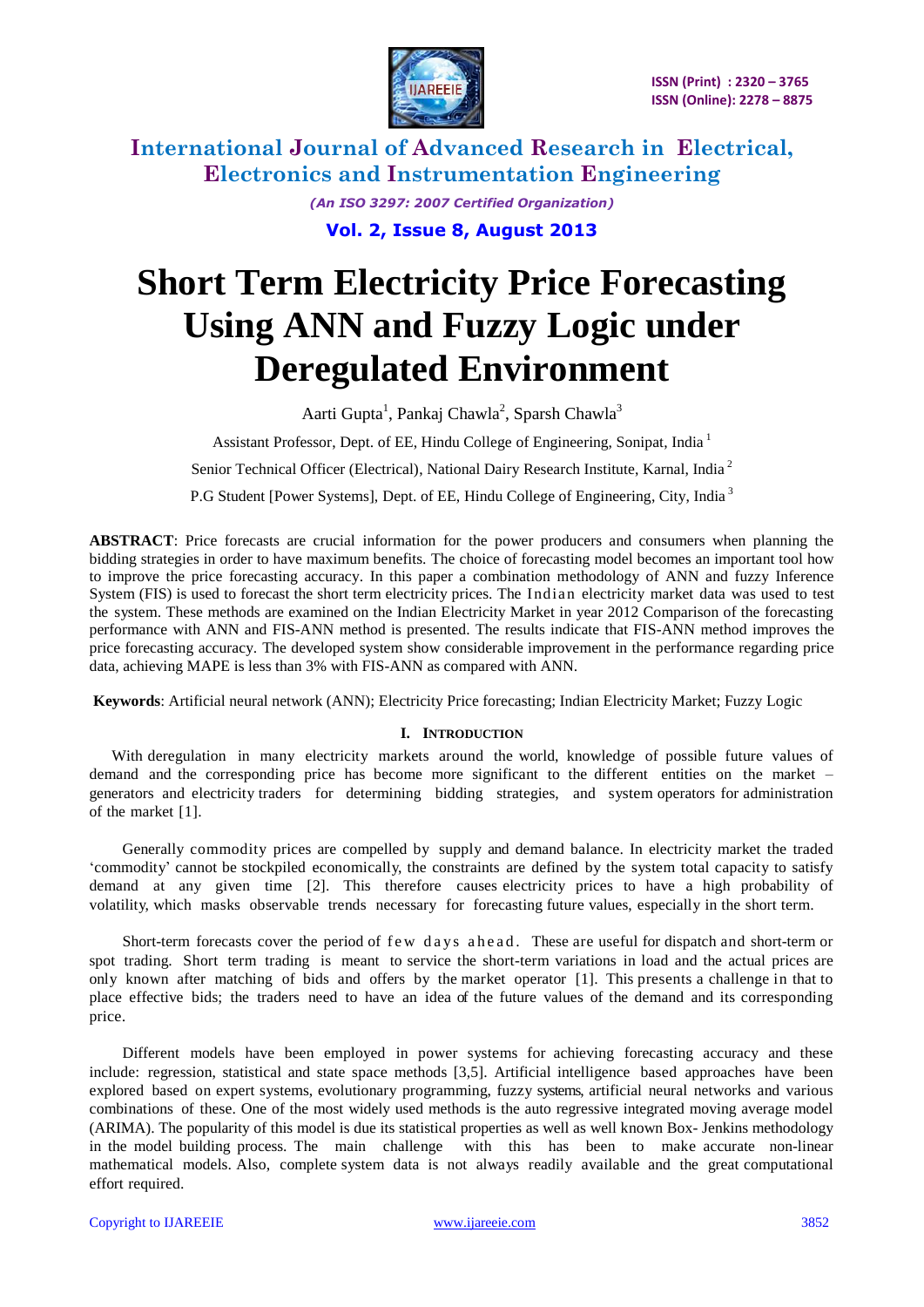

*(An ISO 3297: 2007 Certified Organization)*

### **Vol. 2, Issue 8, August 2013**

Besides these methods artificial intelligent methods have been used in this field recently. Artificial neural networks (ANNs) have been applied in many researches for *forecasting electricity price [6*]. the most important advantages of this method is its flexibility in using nonlinear models, using ANN there is no need to introduce a particular model form. And they adaptively formed based on the features presented from the data. This feature is suitable for many empirical datasets where there is no specific theoretical guidance presented. Other methods such as *fuzzy neural network methods [7*], s*upport vector machines (SVMs) [8*] in this field.

In actual electricity markets, price curve exhibits considerably richer structure than load curve and has the following characteristics: high frequency, non-constant mean and variance, multiple seasonality, calendar effect, high level of volatility and high percentage of unusual price movements. All these characteristics can be attributed to the following reasons, which distinguish electricity from other commodities:

- *(i)* Non-storable nature of electrical energy
- *(ii)* Requirement of maintaining constant balance between demand and supply
- *(iii)* Inelastic nature of demand over short time period
- *(iv)* Oligopolistic generation side

In addition to these market equilibrium is also influenced by both load and generation side uncertainties [4].

To estimate future values of any parameter one needs to have some information on factors that influence that parameter, or trends that describe the parameter of interest. A number of parameters have been analysed to determine their usefulness as inputs data for short term estimation. These include past demand and price data [2].

Presented in this paper is an approach to utilizing artificial neural networks (ANN) to extract trends from past data of the same parameters and use that to predict possible future values. The price forecasting is done based on different methods including artificial neural network and fuzzy logic. The results of different methods are compared is examined by using data Indian electricity market.

In the wholesale electricity markets different types of prices exist, but the most basic pricing concept is the market clearing price (MCP). When there is transmission congestion in the system then other prices concepts such as the location marginal price (LMP) and the zonal market clearing price (ZMCP) are used. This paper focuses on MCP which is not dependent on internal transmission constraints.

#### **II. METHODOLOGY**

There are several time series forecasting models including the moving average linear regression and GARCH techniques. In spot markets the MCP can be considered as a non-stationery stochastic time series with equal time intervals. More recently the new techniques like ANN, Game theory, Fuzzy and chaotic models have been suggested.

#### *A. Artificial Neural Networks*

An artificial neural network (ANN) is a model that emulates the functional architecture of the human brain. In this research a multi-layer perceptron ANN is adopted. This ANN consists of: an input layer, hidden layers and an output layer as shown in Fig. 1. Except for the in-put layer, each neuron receives a signal that is a linearly weighted sum of the outputs from all the neurons in the preceding layer.

Activation of neuron j is then defined as

$$
U \begin{bmatrix} k \\ j \end{bmatrix} = f_j \left\{ \sum_i w_{ji} u_i^{(k-1)} \right\}
$$

Where, if neuron *j* is a hidden neuron,

$$
f_j(x) = [(1 + \exp(x)) ]^{-1}
$$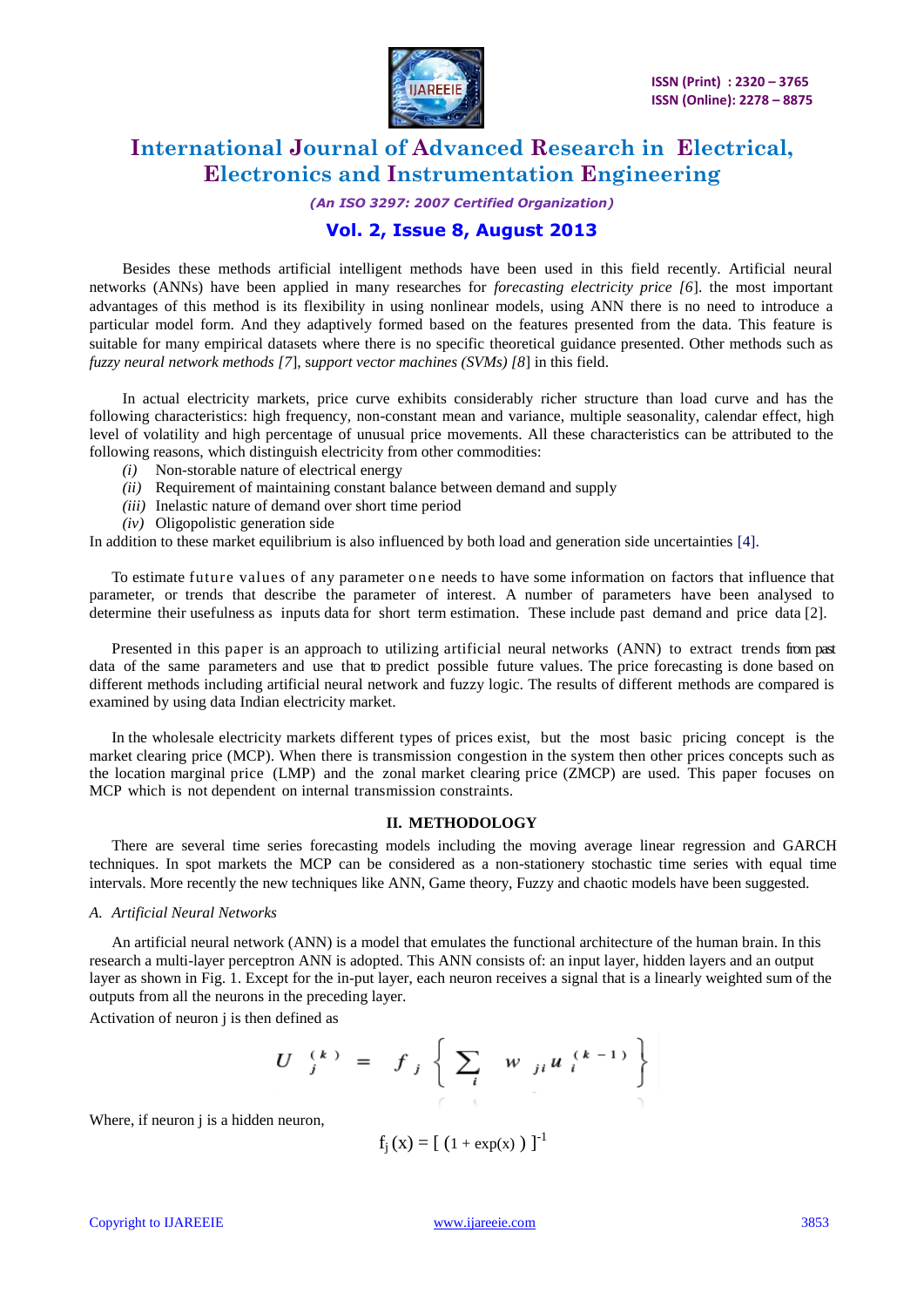

*(An ISO 3297: 2007 Certified Organization)* **Vol. 2, Issue 8, August 2013**



Fig.1 A Multi-layer perceptron type ANN

Otherwise,  $f_j(x) = x$ , i covers all the neurons in the in the layer (k-1). Note, the activation of the j<sup>th</sup> neuron in the  $k<sup>th</sup>$  layer,  $U_j^{(k)}$  in (1), is only a function of the activations of the neurons in the  $(k-1)^{th}$  layer and the weights which connect the j<sup>th</sup> neuron in the k<sup>th</sup> layer with the neurons in the  $(k-1)$ <sup>th</sup> layer. The non-linearity f<sub>j</sub>(x) can beany monotonic function differentiable in the x domain.

#### *B. Fuzzy Inference Systems*

Fuzzy inference is an implementation of fuzzy logic in which linguistic like rules map the input onto output space without strict specification of the input [3, 4]. Fuzzy Logic: if X is a universe of discourse with elements denoted by x, then the fuzzy set A in X is defined as a set of ordered pairs,  $A = \{x, \mu_A(x) | x \in X\}$ .  $\mu_A(x)$  is called the membership function of x in A. Fig. 2 shows the triangular membership function used for three different fuzzy sets; Low, Medium and High.



Fig. 2 Triangular membership function

Fuzzy inference systems (FIS) use fuzzy rules (IF - Then) and fuzzy reasoning, an inference procedure that obtains conclusions from a set of fuzzy rules and known facts. Three conceptual components: rule base (fuzzy rules selection); database (membership functions) and reason mechanism inference procedure thus form the basic structure of a fuzzy inference system.

#### *C. System Configuration*

A number of configurations based on the proposed approach were setup. A system with cascaded processing elements was setup as shown in Fig. 3 below. Included are data conditioning and classification blocks apart ofpreprocessing and post-processing for the price estimation path [9].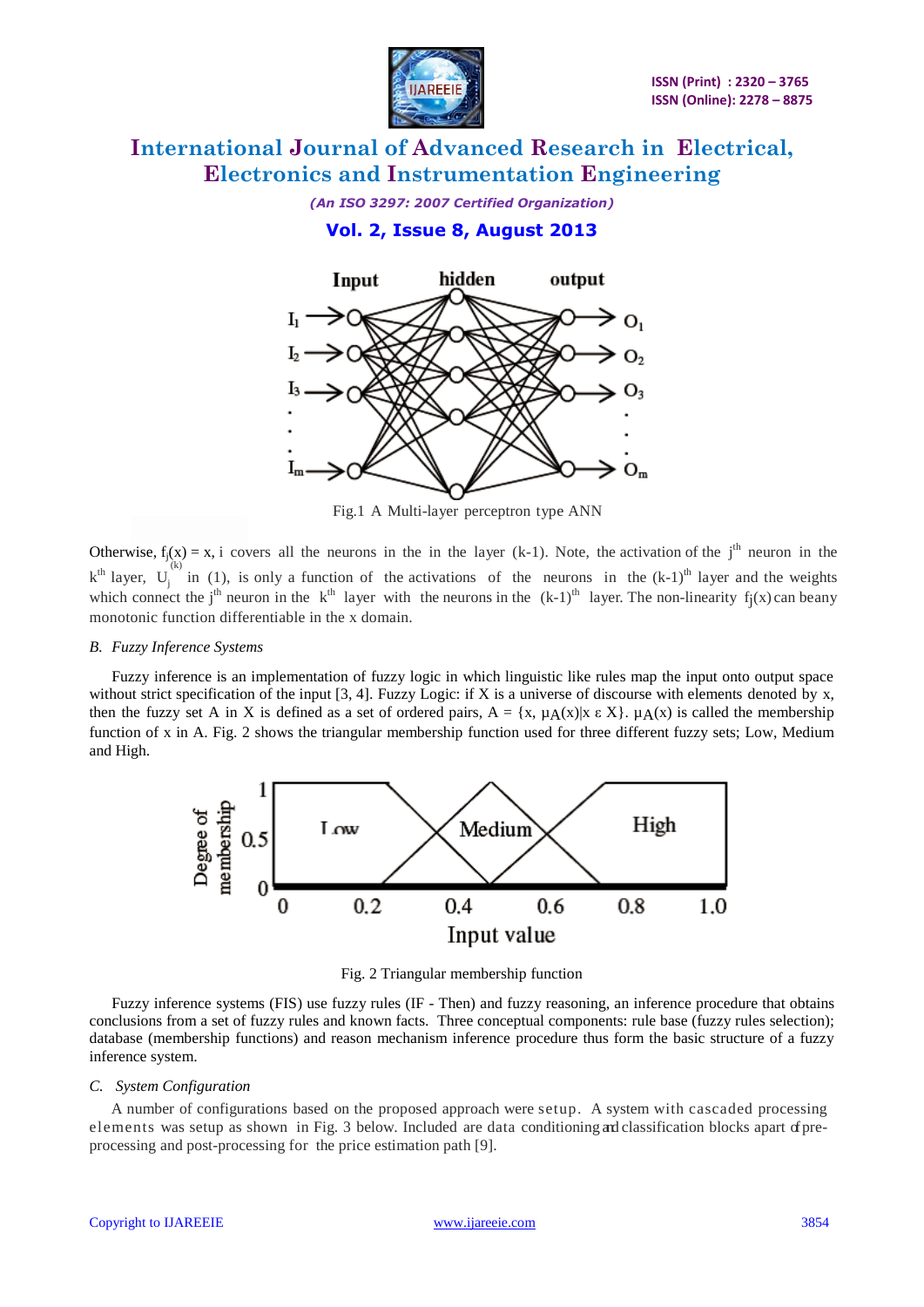

*(An ISO 3297: 2007 Certified Organization)*

### **Vol. 2, Issue 8, August 2013**

#### *D. Performance Analysis*

In order to evaluate the accuracy of the forecasting the electricity prices different *criterions are* used, that is, the Mean Absolute Percentage Error (MAPE) which is defined as:

$$
MAPE = \frac{1}{N} \sum_{i=1}^{N} \left| \left( V_a(i) - V_f(i) \right) \right|
$$

 $\tau$   $\lambda$   $\tau$   $\tau$   $\tau$ 

Where,

- $Va =$  Actual price
- $Vf =$ Forecast price

 $N =$  Number of Days for forecasting



Fig. 3 General System configuration overview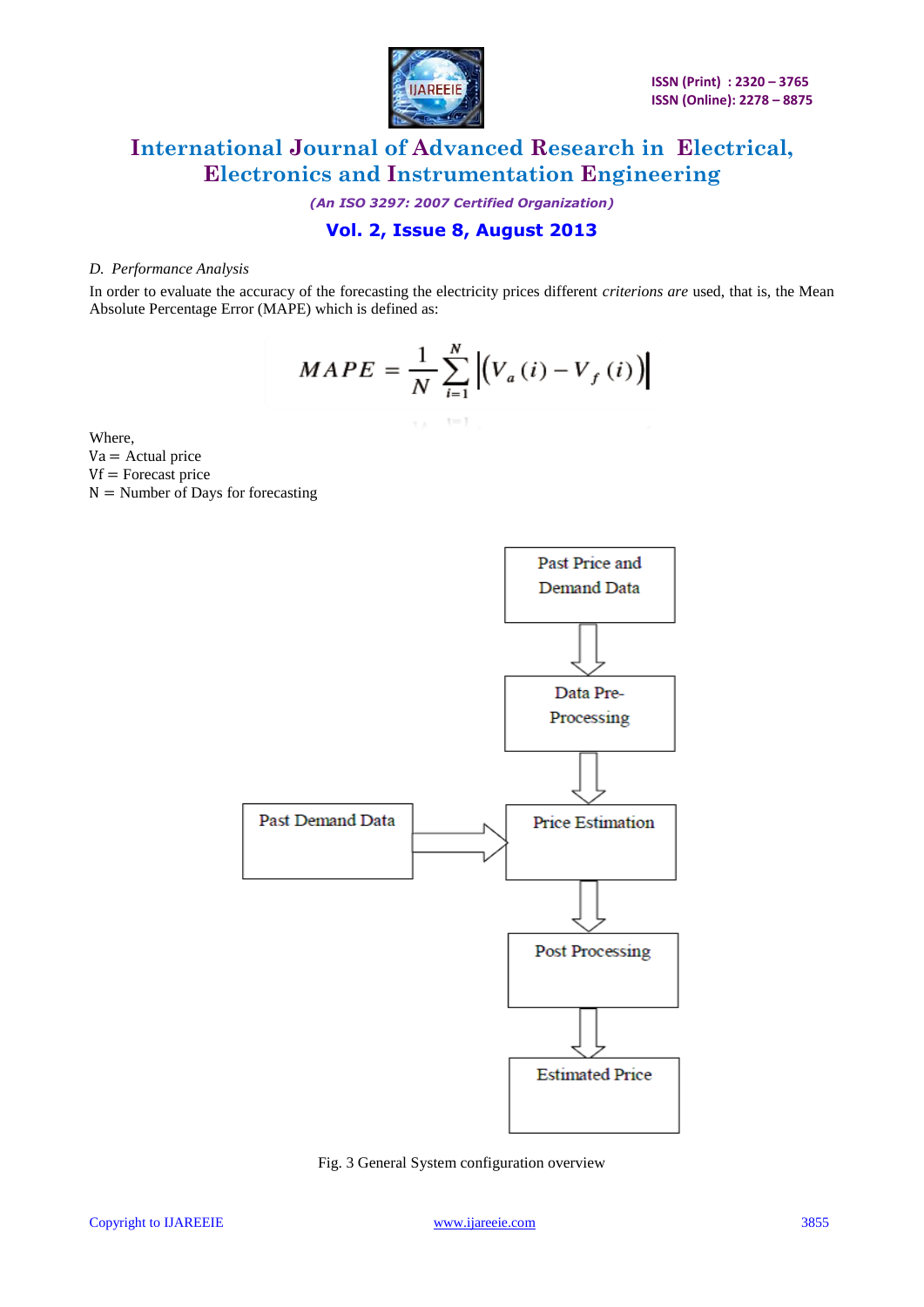

*(An ISO 3297: 2007 Certified Organization)*

### **Vol. 2, Issue 8, August 2013**

#### *E. Data Sets*

The combination methodology of Fuzzy and ANN is performed using the data of Indian Electricity Market (IEM) [2] in the year 2012 is considered as a real world study. The price curves are given in Fig 4.The data have been extensively studied with a vast variety of non-linear time series models including FIS-ANN and ANN. To assess the forecasting performance of different models, each data set is divided into two samples of training and testing. The training data is used extensively for the model development and then the test samples are used to evaluate the data. For the sake of fair comparison the year 2012 is selected. To build the forecasting mode quarterly for the year 2012, the information includes the Daily price historical data of the year 2012 in four clusters.

#### TABLE I CLUSTER CNFIGURATION FOR THE YEAR 2012

| <b>Ouarters of the Year</b> | <b>Cluster</b> |
|-----------------------------|----------------|
| January-March               | 'A' Cluster    |
| April-June                  | 'B' Cluster    |
| July-September              | 'C' Cluster    |
| October-December            | 'D' Cluster    |

#### **III.RESULTS AND DISCUSSIONS**

After training the different network configurations (size) were tested with the data sets not used for training to measure the performance. The performance was measured for ANN and FIS-ANN models by using of MAPE values for different defined clusters.

#### A. *Result of 'A' Cluster*

#### TABLE II ACCURACY COMPARISON BETWEEN ANN AND FIS-ANN AT "A" CLUSTER

| <b>Network Size</b> | <b>MAPE (ANN)</b> | <b>MAPE (FIS-ANN)</b> |
|---------------------|-------------------|-----------------------|
| $2 - 5 - 1$         | 0.00709883        | 0.059810855           |
| $2 - 10 - 1$        | 0.0008858         | 0.000876477           |
| $2 - 15 - 1$        | 0.924958          | 0.203328292           |
| $2 - 20 -$          | 0.005501561       | 0.011397              |

Results shown in Table II above show the accuracy comparison of price estimation between ANN and FIS-ANN model at different network sizes for cluster "A". Here the MAPE results clearly indicate that the accuracy of price forecasting with FIS-ANN model is better as compared to ANN model

#### B. *Result of 'B' Cluster*

#### TABLE III ACCURACY COMPARISON BETWEEN ANN AND FIS-ANN AT "B" CLUSTER

| <b>Network Size</b> | <b>MAPE (ANN)</b> | <b>MAPE (FIS-ANN)</b> |
|---------------------|-------------------|-----------------------|
| $2 - 5 -$           | 0.0067108         | 0.00008952            |
| $2 - 10 - 1$        | 2.408804          | 0.264005297           |
| $2 - 15 - 1$        | .38267            | 2.962531              |
| $2 - 20 - 1$        | 3.004751          | 0.146134              |

Results shown in Table III above show the accuracy comparison of price estimation between ANN and FIS-ANN model at different network sizes for cluster "B". Here the MAPE results clearly indicate that the accuracy of price forecasting with FIS-ANN model is better as compared to ANN model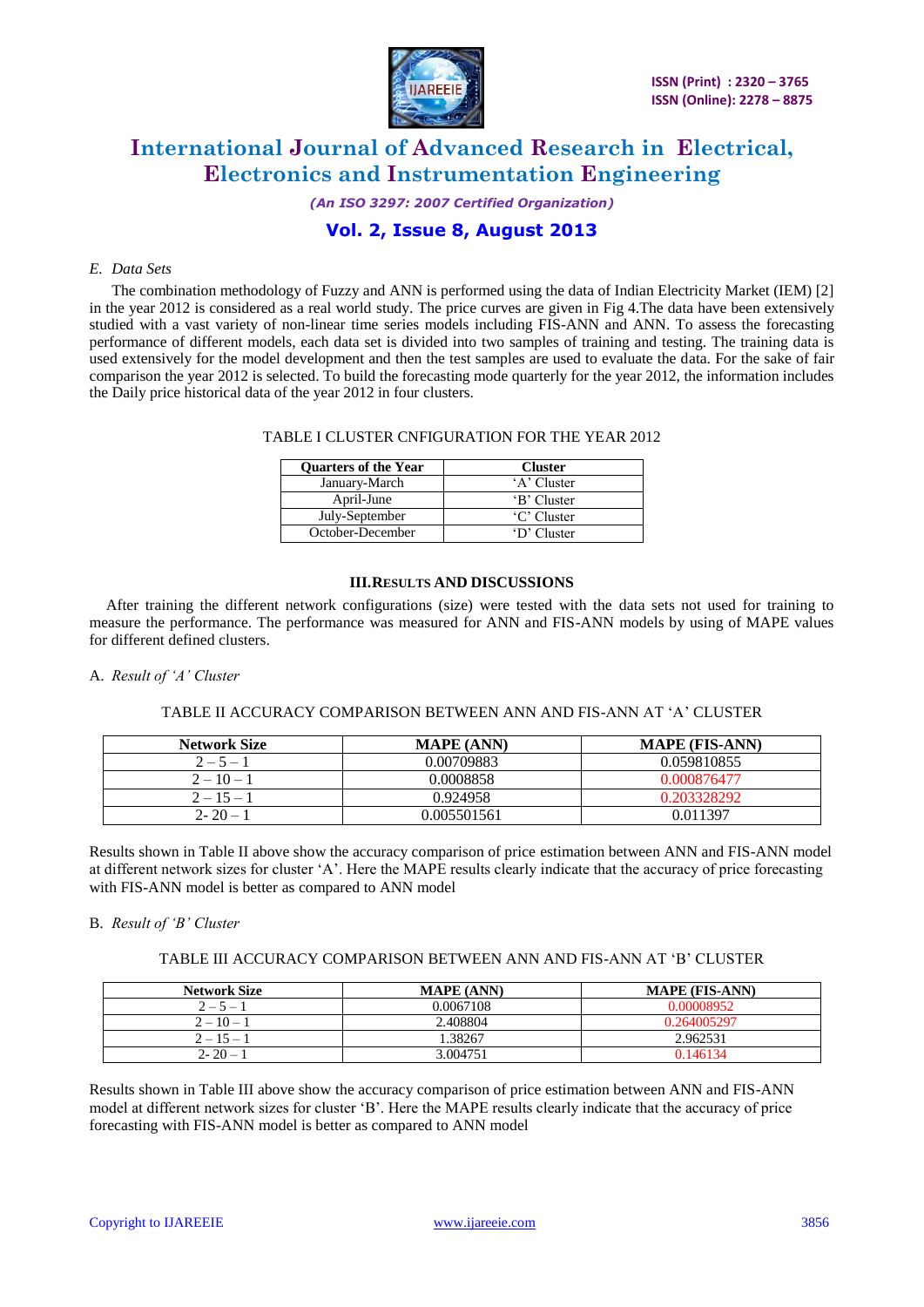

*(An ISO 3297: 2007 Certified Organization)*

### **Vol. 2, Issue 8, August 2013**

#### C. *Result of 'C' Cluster*

#### TABLE IV ACCURACY COMPARISON BETWEEN ANN AND FIS-ANN AT "C" CLUSTER

| <b>Network Size</b> | <b>MAPE (ANN)</b> | <b>MAPE (FIS-ANN)</b> |
|---------------------|-------------------|-----------------------|
| $2 - 5 -$           | 0.001385          | 0.000877              |
| $2 - 10 - 1$        | 0.021619          | 0.00172               |
| $2 - 15 - 1$        | 0.017838          | 0.031397              |
| $2 - 20 -$          | 0.021843          | 0.007219              |

Results shown in Table IV above show the accuracy comparison of price estimation between ANN and FIS-ANN model at different network sizes for cluster "C". Here the MAPE results clearly indicate that the accuracy of price forecasting with FIS-ANN model is better as compared to ANN model

#### D. *Result of 'D' Cluster*

#### TABLE V ACCURACY COMPARISON BETWEEN ANN AND FIS-ANN AT "D" CLUSTER

| <b>Network Size</b> | <b>MAPE (ANN)</b> | <b>MAPE (FIS-ANN)</b> |
|---------------------|-------------------|-----------------------|
| $2 - 5 -$           | 0.015245          | ገ በበ5በ54              |
| $2 - 10 - 1$        | 0.00379358        | 0.007093              |
| $2 - 15 - 1$        | 0.007158          | 0.995234              |
| $2 - 20 -$          | 13.14436          | ).002962              |

Results shown in Table V above show the accuracy comparison of price estimation between ANN and FIS-ANN model at different network sizes for cluster "D". Here the MAPE results clearly indicate that the accuracy of price forecasting with FIS-ANN model is better as compared to ANN model

It is clear from the above tables that, the result of FIS-ANN model shows significant improvement as compares to the ANN model.

#### **IV.CONCLUSIONS**

Electricity price in the short term shows high volatility making it difficult to predict its future value, but with the proposed approach of combined model FIS-ANN significant improvement in the forecasting can be achieved. The key element in the processing is the selection of input data and careful pre-processing. Here the input factors chosen for the electricity price forecasting are the past price and demand data.

MAPE value is used for measuring the performance of the model; lower MAPE value shows forecasted price is close to the actual price. MAPE value is used to measure the performance of the various models used for price forecasting. The above result and discussion concludes that for all the clusters the MAPE values are less with FIS-ANN model as compared to the ANN model which means that the proposed model/approach generate reasonably good forecast results. Thus the combined approach of FIS-ANN is more efficient in predicting the electricity price. From the forecasted results found in this work it can also be concluded that the proposed model performs very well with the absence of volatility and can be used to predict the market price. The future scope in this area may include selection of more appropriate input variable including price volatility analysis.

#### **REFERENCES**

- [1] M. Shahidehpour, H. Yamin, and Z. Li, Market Operations in Electric Power Systems: Forecasting, Scheduling and Risk Management. John Wiley & Sons, 2002.
- [2] A.K Topalli, I. Erkmen and I. Topalli, "Intelligent short-term Load Forecasting in Turkey," Electrical Power and Energy Systems, Vol.28 [3] pp. 437-447, 2006.
- FIGURE 1.5 R. C. Garcia, et al., "GARCH Forecasting Model to Pre- dict Day-ahead Electricity Prices." IEEE Transactions on Power Systems, Vol. 20, No. 2, pp. 867-874, May 2005.